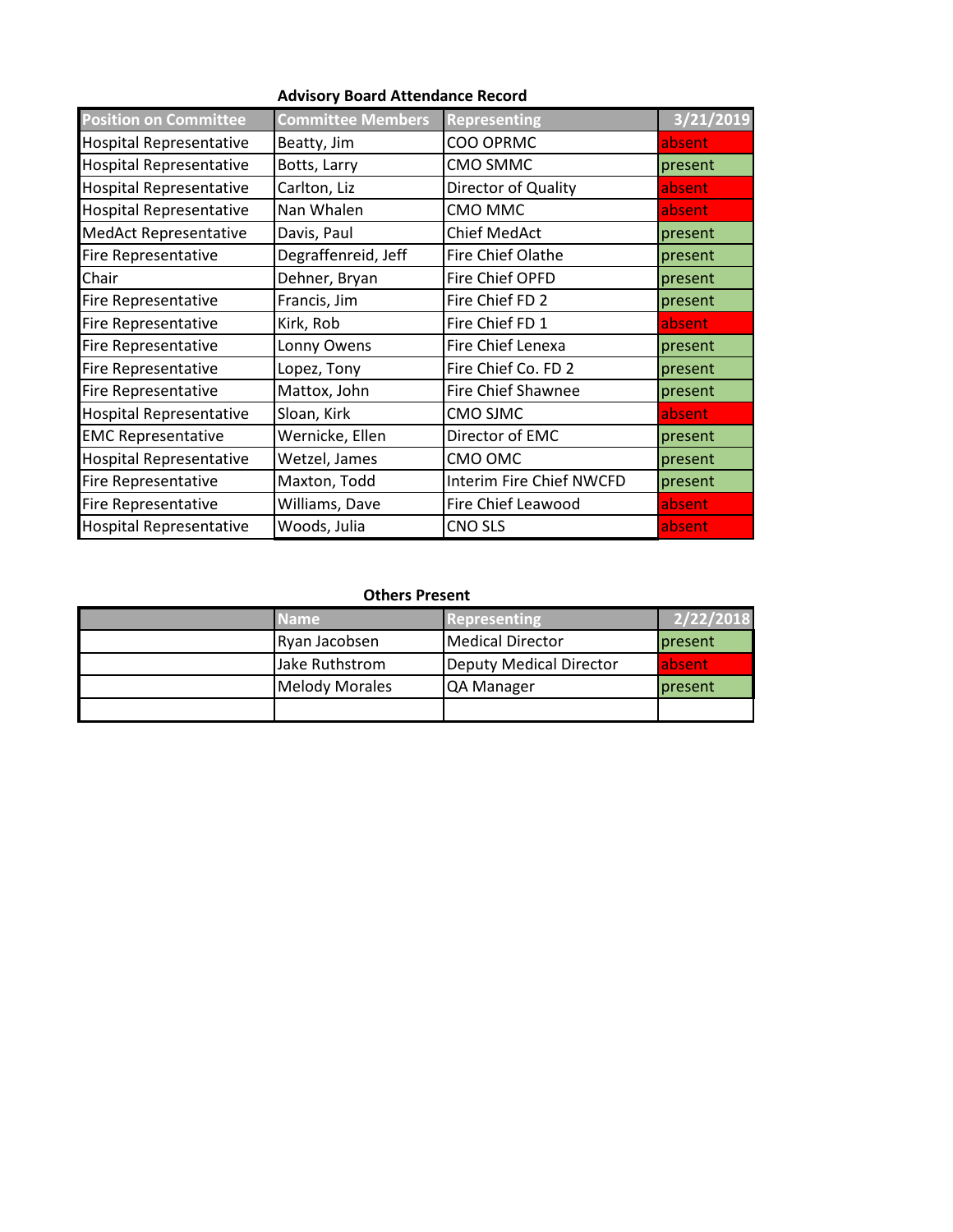| <b>Position on Committee</b>   | <b>Committee Members</b> | <b>Representing</b>      | 2/22/2018 |
|--------------------------------|--------------------------|--------------------------|-----------|
| <b>Hospital Representative</b> | Beatty, Jim              | COO OPRMC                | present   |
| <b>Hospital Representative</b> | Botts, Larry             | CMO SMMC                 | present   |
| <b>Hospital Representative</b> | Carlton, Liz             | Director of Quality      | present   |
| <b>Hospital Representative</b> | Nan Whalen               | CMO MMC                  | present   |
| <b>MedAct Representative</b>   | Davis, Paul              | <b>Chief MedAct</b>      | absent    |
| <b>Fire Representative</b>     | Degraffenreid, Jeff      | Fire Chief Olathe        | present   |
| Chair                          | Dehner, Bryan            | Fire Chief OPFD          | present   |
| <b>Fire Representative</b>     | Francis, Jim             | Fire Chief FD 2          | present   |
| <b>Fire Representative</b>     | Kirk, Rob                | Fire Chief FD 1          | absent    |
| <b>Fire Representative</b>     | Lonny Owens              | Fire Chief Lenexa        | present   |
| <b>Fire Representative</b>     | Lopez, Tony              | Fire Chief Co. FD 2      | present   |
| Fire Representative            | Mattox, John             | Fire Chief Shawnee       | absent    |
| <b>Hospital Representative</b> | Sloan, Kirk              | CMO SJMC                 | absent    |
| <b>EMC Representative</b>      | Wernicke, Ellen          | Director of EMC          | present   |
| <b>Hospital Representative</b> | Wetzel, James            | CMO OMC                  | present   |
| <b>Fire Representative</b>     | Maxton, Todd             | Interim Fire Chief NWCFD | absent    |
| <b>Fire Representative</b>     | Williams, Dave           | Fire Chief Leawood       | absent    |
| <b>Hospital Representative</b> | Woods, Julia             | <b>CNO SLS</b>           | absent    |

| <b>Name</b>           | Representing            | 2/22/2018      |
|-----------------------|-------------------------|----------------|
| Ryan Jacobsen         | Medical Director        | present        |
| Jake Ruthstrom        | Deputy Medical Director | present        |
| <b>Melody Morales</b> | <b>IQA Manager</b>      | <b>present</b> |
|                       |                         |                |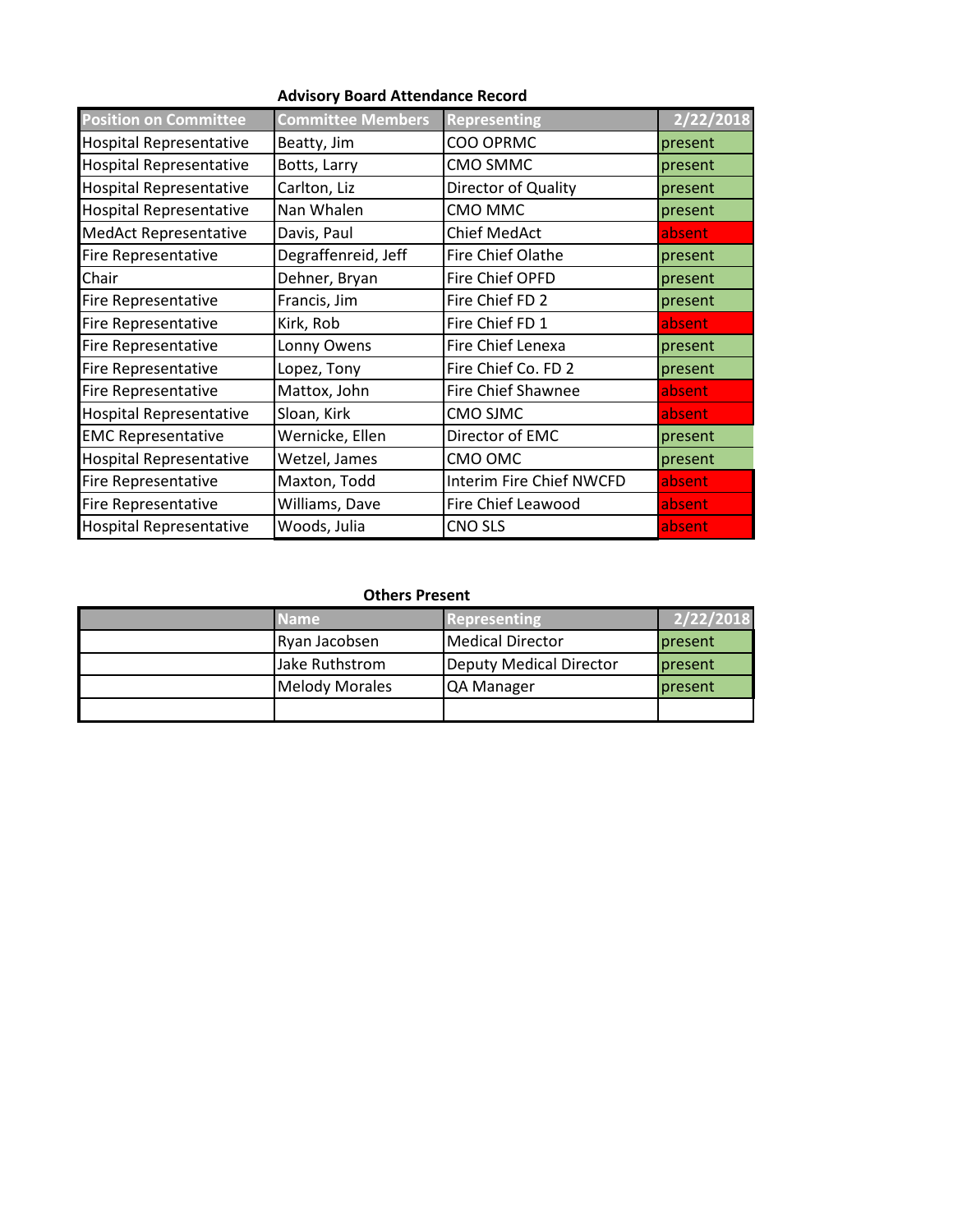| <b>Position on Committee</b>   | <b>Committee Members</b> | <b>Representing</b>  | 3/28/2017 |
|--------------------------------|--------------------------|----------------------|-----------|
| <b>Hospital Representative</b> | Beatty, Jim              | COO OPRMC            | present   |
| <b>Hospital Representative</b> | Botts, Larry             | CMO SMMC             | present   |
| <b>Hospital Representative</b> | Carlton, Liz             | Director of Quality  | present   |
| <b>Hospital Representative</b> | Cheray, James            | CMO MMC              | present   |
| <b>MedAct Representative</b>   | Davis, Paul              | <b>Chief MedAct</b>  | absent    |
| Fire Representative            | Degraffenreid, Jeff      | Fire Chief Olathe    | absent    |
| Chair                          | Dehner, Bryan            | Fire Chief OPFD      | present   |
| <b>Fire Representative</b>     | Francis, Jim             | Fire Chief FD 2      | present   |
| <b>Fire Representative</b>     | Kirk, Rob                | Fire Chief FD 1      | absent    |
| <b>Fire Representative</b>     | Lonny Owens              | Fire Chief Lenexa    | present   |
| <b>Fire Representative</b>     | Lopez, Tony              | Fire Chief Co. FD 2  | absent    |
| Fire Representative            | Mattox, John             | Fire Chief Shawnee   | absent    |
| <b>Hospital Representative</b> | Sloan, Kirk              | CMO SJMC             | present   |
| <b>EMC Representative</b>      | Wernicke, Ellen          | Director of EMC      | present   |
| <b>Hospital Representative</b> | Wetzel, James            | CMO OMC              | present   |
| Fire Representative            | Whim, Mike               | Fire Chief NW Co. FD | absent    |
| Fire Representative            | Williams, Dave           | Fire Chief Leawood   | present   |
| <b>Hospital Representative</b> | Woods, Julia             | <b>CNO SLS</b>       | present   |

| <b>Name</b>           | <b>Representing</b>             | 3/28/2017 |
|-----------------------|---------------------------------|-----------|
| Ryan Jacobsen         | Medical Director                | present   |
| Jake Ruthstrom        | Deputy Medical Director present |           |
| <b>Melody Morales</b> | <b>QA Manager</b>               | present   |
|                       |                                 |           |